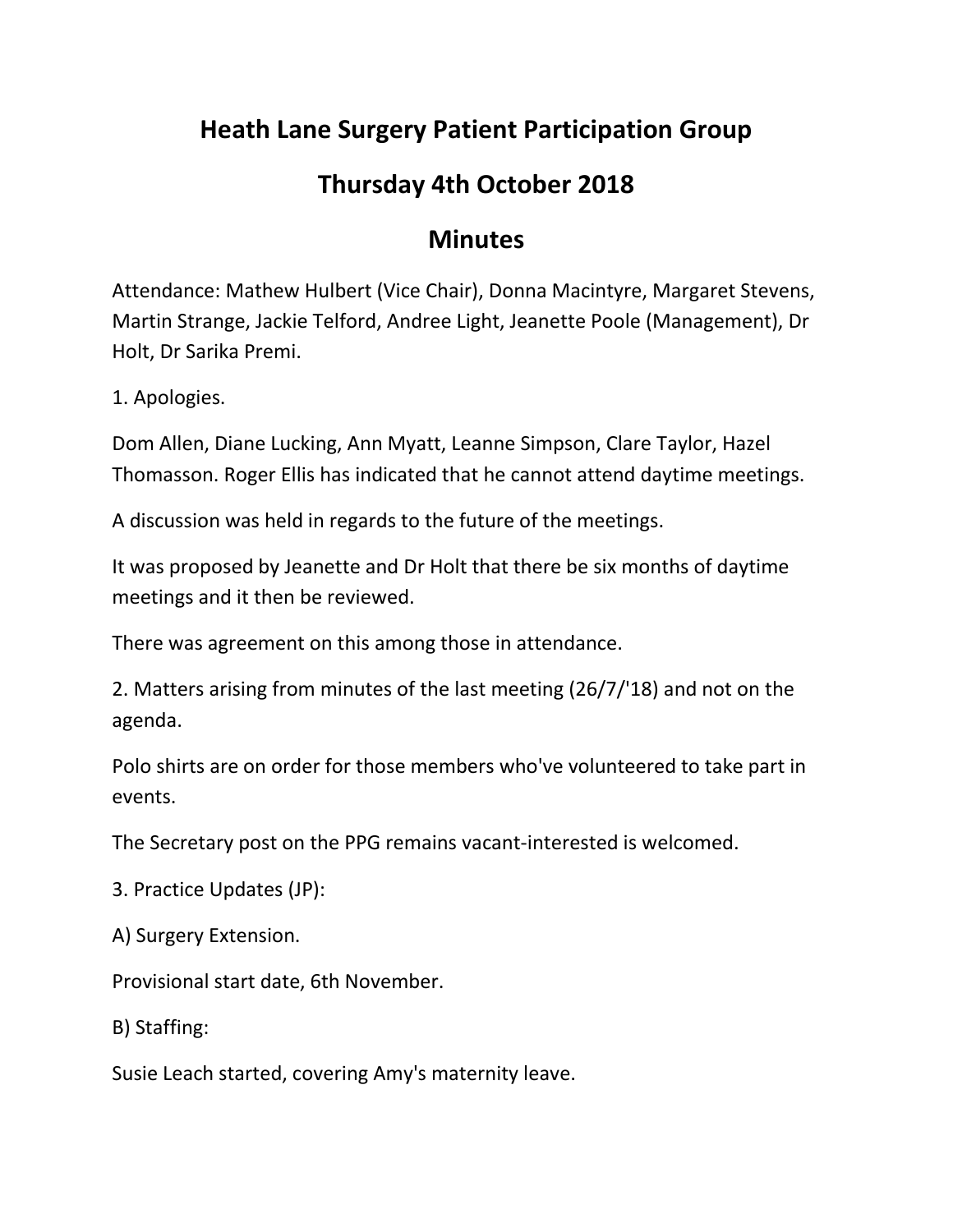Health Care Assistant Post, looking to start on afternoons from October 17th. Current HCAs are morning's only.

Interviews starting today for Practice Nurse.

C) Dialysis Room:

The hospital have identified a potential patient, waiting for service level agreement.

4. Timing of meetings.

See notes earlier in these minutes.

5. Flu Clinics.

Had been very busy. Over 800 ad-hoc clinics done.

There's a,vaccines shortage means the one for tomorrow will go ahead for under 65s but not over.

A delivery is due in.

Those people who can't make tomorrow will be encouraged to book an appointment for the Saturday.

A total of 2,000 clinics will be done in total.

The Surgery thanks the PPG for its help.

6. Communications Issues.

MH to meet Leah in regards to the newsletter.

Virtual PPG- MH to see if there's any regional national advice re gaining participation in these.

7. Joint Health Promotion event, with Barwell and Hollycroft PPG.

Talks are ongoing.